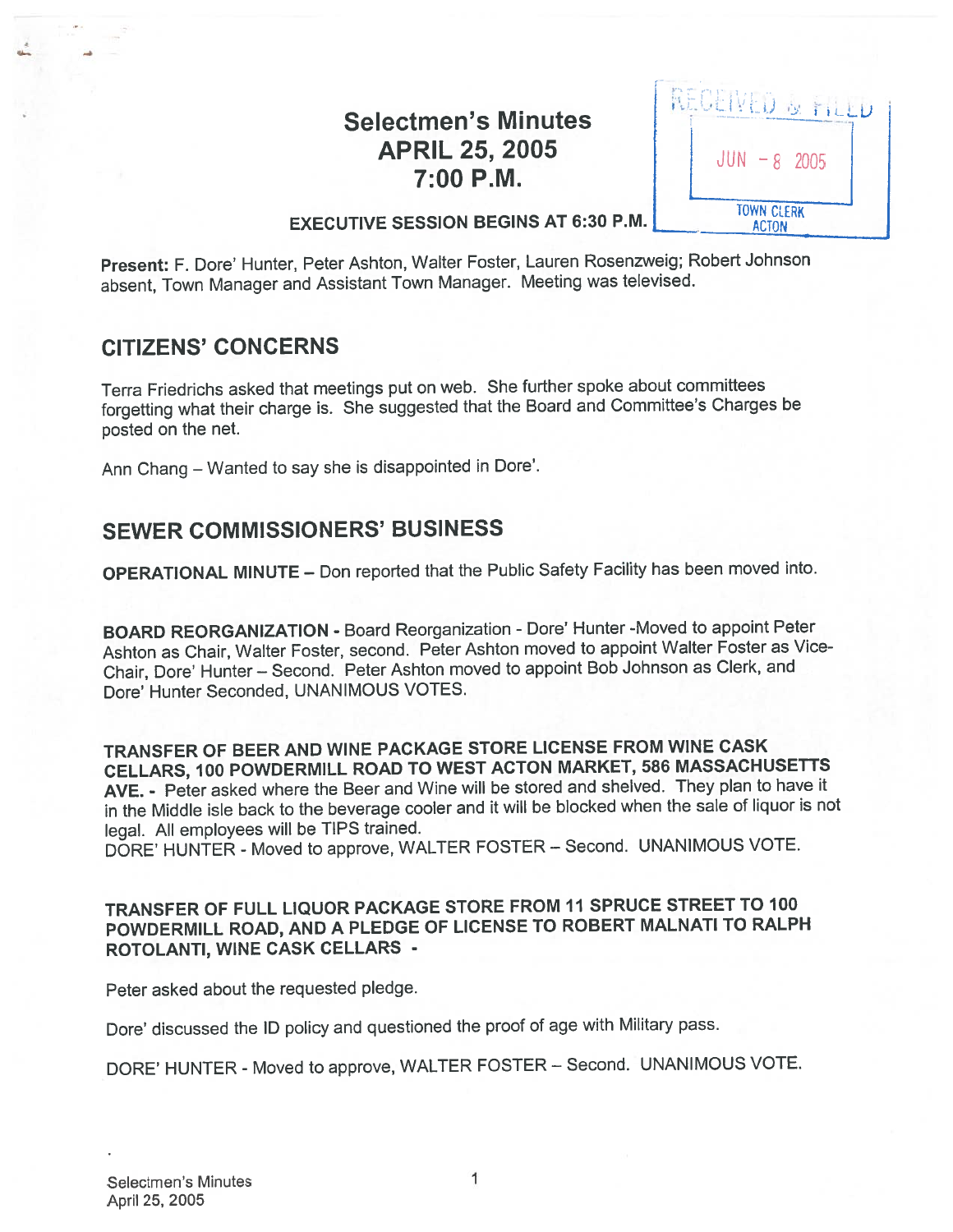FRANK CHEN, <sup>124</sup> MAIN STREET, COMMON VICTUALLER'S LICENSE FOR THE COFFEE SHOP - Mr. Chen wants to open <sup>a</sup> coffee shop and ice cream shop and some simple breakfast for the train users. Hours to be open <sup>6</sup> AM. for coffee and <sup>12</sup> Noon to <sup>10</sup> p.m. Walter asked about the parking for those not using the train and they have <sup>10</sup> spaces. WALTER FOSTER — Moved to Approve. DORE' HUNTER — Second, UNANIMOUS VOTE

#### BOSTON EDISON/NSTAR, POLE LOCATIONS HEARING, ELM STREET. Continued to May23 at 7:15 p.m.

BOSTON EDISON/NSTAR, DOUBLE POLES - Anne Marie Walsh, Richard Tobin Mgr. of Construction and Maintenance — Dore' was concerned with the double poles around town. Mr. Tobin said that NSTAR is working hard to get rid of them in town. They have attached the list of the double poles. They show <sup>278</sup> poles in Acton which require removal. They have moved their <sup>p</sup>lant off the all poles. Dore' was concerned and asked that they take steps to correct it. Peter noted that <sup>a</sup> resident reports poles that there not on the list. The list is changing every day as they move wires. And then the next one on the pole is notified to remove their wires.

Walter discussed the listing they provided. He was asked if Cable had been contacted on the <sup>128</sup> poles that cable was on. Lauren asked if this was the case though out the State. Dore' thanked them for coming in. Don noted that we need to have Tobin work with the Fire Dept. It was suggested that we contact others as we remove ours Comcast be notified and then Verizon.

#### SPECIAL PERMIT #401, 301 MAIN STREET, NOT YOUR AVERAGE JOE'S

Alex Para the attorney for <sup>a</sup> special permit for <sup>a</sup> <sup>200</sup> seat restaurant at the former location of Woodworkers Warehouse. They have <sup>9</sup> other restaurants in the area. Hours Monday — Tuesday, until 11:30 pm. He discussed the IDC's from Staff. Peter had two issues, Water wanted to address the sidewalk issue. Mr. Silberstein spoke about two issues. Dore' said that he had <sup>a</sup> question about the sidewalk in that location, but noted that they are <sup>a</sup> tenant.

Walter was in favor of side walk.

Lauren felt that <sup>a</sup> meandering type of walk would work with few obstructions.

Alex wanted to address the sidewalk issue and noted it is out of the applicant's control. He noted Dunkin Donuts did not require side walk nor did TC Landau's.

Paul Sweeney felt that we should not ask for sidewalks and pu<sup>t</sup> the responsibly to the building owners.

A donation was to be asked for in lieu of side walks at that location. WALTER FOSTER — Moved to close the hearing and take under advisement. LAUREN ROSENZWEIG — Second. UNANIMOUS VOTE

#### SITE PLAN SPECIAL PERMIT, #398, 19 RAIL ROAD STREET

Mr. Gertuler discussed the <sup>12</sup> foot addition. They spoke about the HDC comments regarding the addition to the Building. Tom Peterman discussed the work that they have been doing regarding the addition. DORE' HUNTER — Moved to take under advisement. WALTER FOSTER — Second. UNANIMOUS VOTE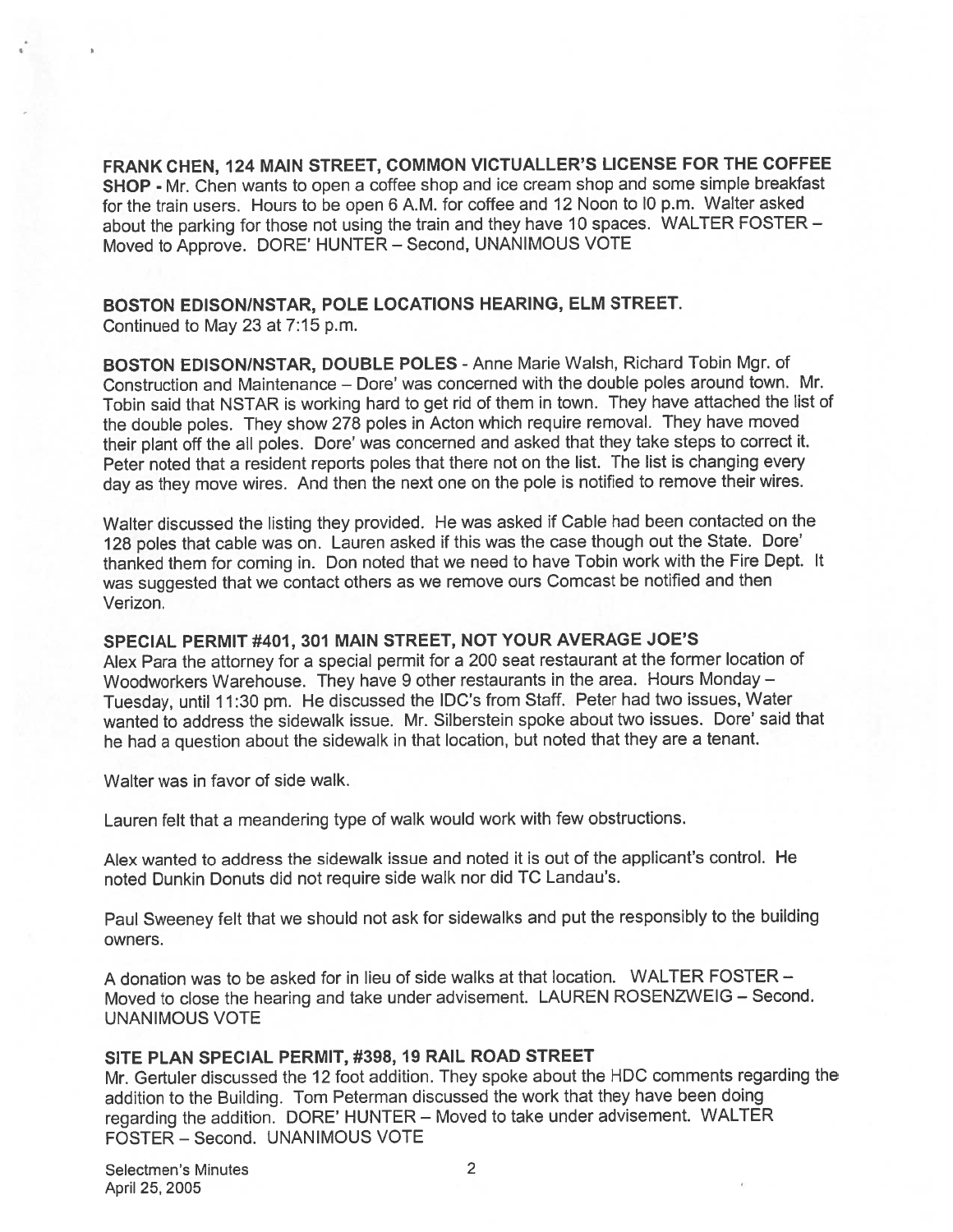COMMITTEE INTERVIEW, PLANNING BOARD ASSOCIATE POSITION, MICHAEL DENSEN Peter thanked him for volunteering, Dore' asked why he volunteered for this opening, as well as his experience. He is <sup>a</sup> <sup>10</sup> year resident and concerned about the split tax as well as other growth related issues. The Board noted that they have other candidates to interview and will ge<sup>t</sup> back to him when <sup>a</sup> decision is made regarding the Appointment.

# SELECTMEN'S BUSINESS

#### BUSINESS CENTER OPTION AT THE LANDFILL

Home Depot —Peter gave an overview of how we go<sup>t</sup> here. Our contract with NESWC expires in September. We sent out RFP'S and go<sup>t</sup> one for the Business Center. The Board voted not to include the articles on the June 13 Special Town Meeting. There will be issues of grea<sup>t</sup> concern regarding trash disposal even though they will not include the Articles.

Dore' addressed the Home Depot Business Center Option, He wanted to know that we may or may not have to cap the landfill, it appears from verbal from DEP are satisfied at this point as they will not issue the decision in writing. We will test the decision by asking for <sup>a</sup> permit from DEP and this will spur them to <sup>g</sup>ive us approva<sup>l</sup> even if we don't exercise it. He wanted to look at <sup>a</sup> broader range of alternatives without <sup>a</sup> strict time line and would require us to withdraw the proposa<sup>l</sup> by Dickenson. We may not want to build anything big on that site because of recapping the landfill. He thinks we should start over with <sup>a</sup> larger committee to come to <sup>a</sup> consensus. He is willing to withdraw and proposa<sup>l</sup> and look at other issues. The Town Manager will be asked to draft <sup>a</sup> use for DEP review and approval. Don outlined the meeting he had with DEP and their atty. explained to them the situation and indicated that we are considered closed and that it was capped properly. The water tests are good and what you see in <sup>a</sup> closed landfill. They have said they have no interest in coming after us.

David Dirkerson <sup>16</sup> year resident complemented Dore's idea to look at other options.

David Stone – 24 Liberty St, and member of LAN and Fin Com. He wanted to address the going down the tunnel, they are not they are looking at all other uses.

Paul Sweeney <sup>68</sup> Taylor, he too thanked Dore' on his leadership and courage to move forward. He said we need to think about open discussion on this asset and what to do with it, including doing nothing.

Gena Manalan — She would like to see this proposal stopped at this time. She was unhappy with the process thus far.

Charlie Kadlec —urge<sup>d</sup> that we either stop it or withdraw it. We need to find out where we are. We need to reject it now.

Herman Kabakoff — he agrees with the facts, and that there was <sup>a</sup> procedure that was followed. He thinks he is not if favor, and is not sure he has all the facts and details. The proponen<sup>t</sup> went to <sup>a</sup> detailed and response and felt that we needed to have <sup>a</sup> meeting with them to discuss it pro or con. He is swaye<sup>d</sup> to the negative, but notes he does not have all the information. He wanted to encourage the discussion let the town residents make the decision,

David Stone — He noted that the procedure has been followed by LAN.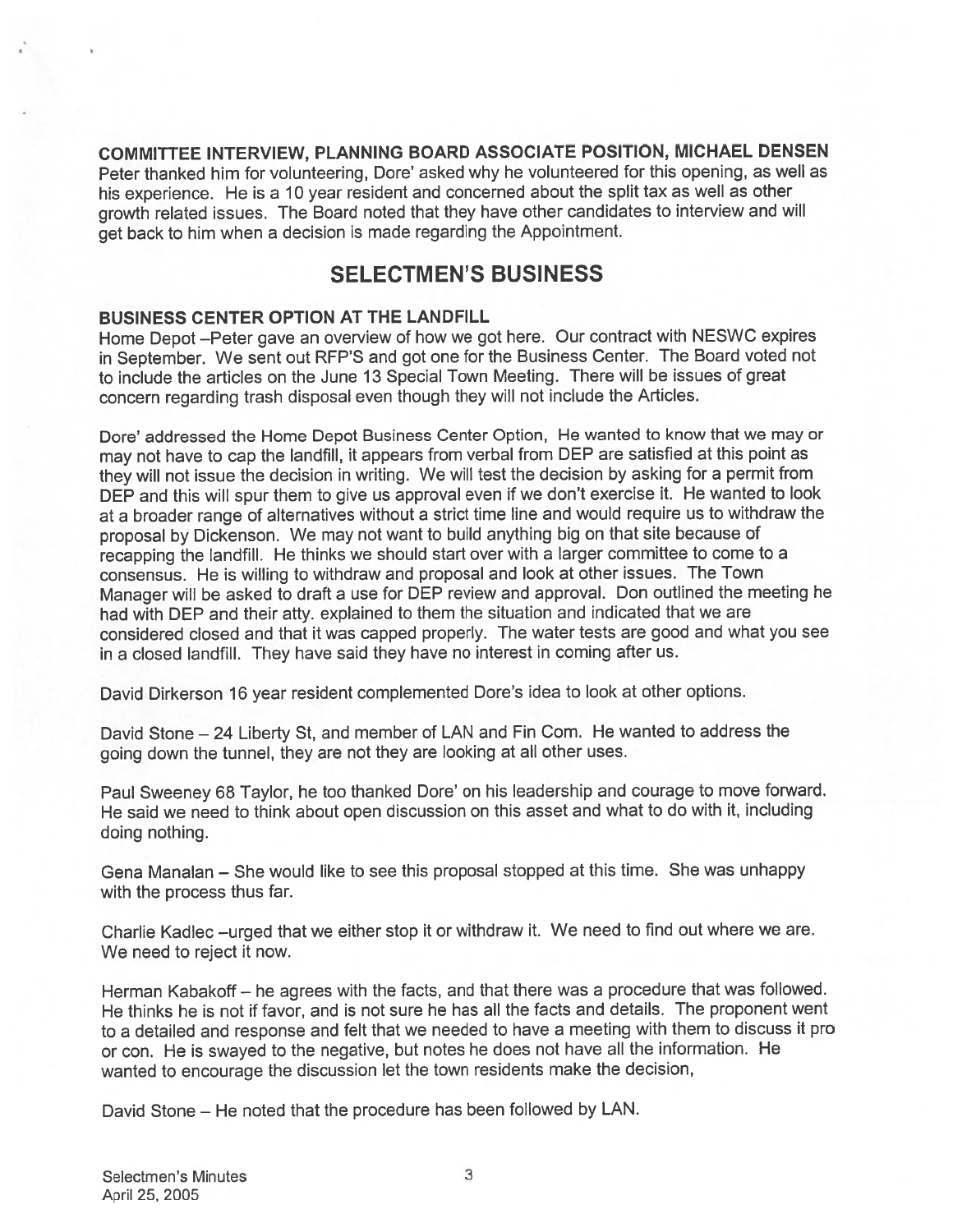Mr. Connelly — Speaking as an environmental engineer said that he feels the BOS should consider if 1.5 million is <sup>a</sup> reasonable price.

William Sawyer — spoke about it and felt that the Planning board should be addressing. Do we need more commercial land in Acton and suggested this is the last <sup>p</sup>lace to pu<sup>t</sup> it.

Debra Sons Concord Road — asked about the state highway and Dore' said it would need permission for the fly over bridge. She asked about the <sup>3</sup> million we have set aside for capping the landfill. She doesn't suppor<sup>t</sup> the project.

Mary Michelman — she wanted to ask questions on how much detail would be in the letter to the State.

Mary Sweeny is disappointed that the debate being cut off.

Walter discussed the process.

 $\mathcal{R}^{\prime}$ 

Peter doesn't think the process was as flawed as has been noted. He felt we may have written the RFP either to fine eyed or to strict.

Lauren said the Committee did the due diligence and they were <sup>g</sup>iven <sup>a</sup> task and did it the best they could. DORE' HUNTER — Moved to continue the discussion to May <sup>9</sup> at 7:45. WALTER FOSTER — second. UNANIMOUS VOTE.

#### GOALS FOR THE COMING YEAR

Goals at the next meeting. Peter wanted to be sure we work though the ACHC and Planning Board that we set the process in motion.

#### BOARD AND COMMITTEE ASSIGNMENTS

Committee Assignments — Dore' will take LRTA, Walter asked to be A/B Arts Council, JTAC is gone and Lauren will be MAPC/MAGIC as well as cable as well as any of Trey's.

It was noted that we need to list Yin Peet Sculpture Park and South Acton Commuter Rail Taskforce to the list. Dore' also wanted to be on the Commuter Task force Committee.

#### BOARD OF SELECTMEN RECUSAL POLICY

Don briefed the Board on the policy and questions with the Ethics Commission after reading Steve' comments. The law could be read two ways. The Ethics Commission doesn't seem to have <sup>a</sup> problem leaving the table and speaking as <sup>a</sup> citizen. Dore' said that we should make <sup>a</sup> policy more restrictive. If you want to speak, contact the Board of Selectmen.

It was asked that we have something drafted for next meeting. It might be crafted to notice the Recusal Policy.

#### WHITLEY SUIT REGARDING RADIO TOWERS

Don reported that Counsel contacted Whitley counsel and said that they asked for money. Dore' said that any citizen can apply for bylaw change, Mrs. Whitley choice to spen<sup>d</sup> money rather than to come forward as <sup>a</sup> citizen, Any thing beyond the \$750 was unacceptable and he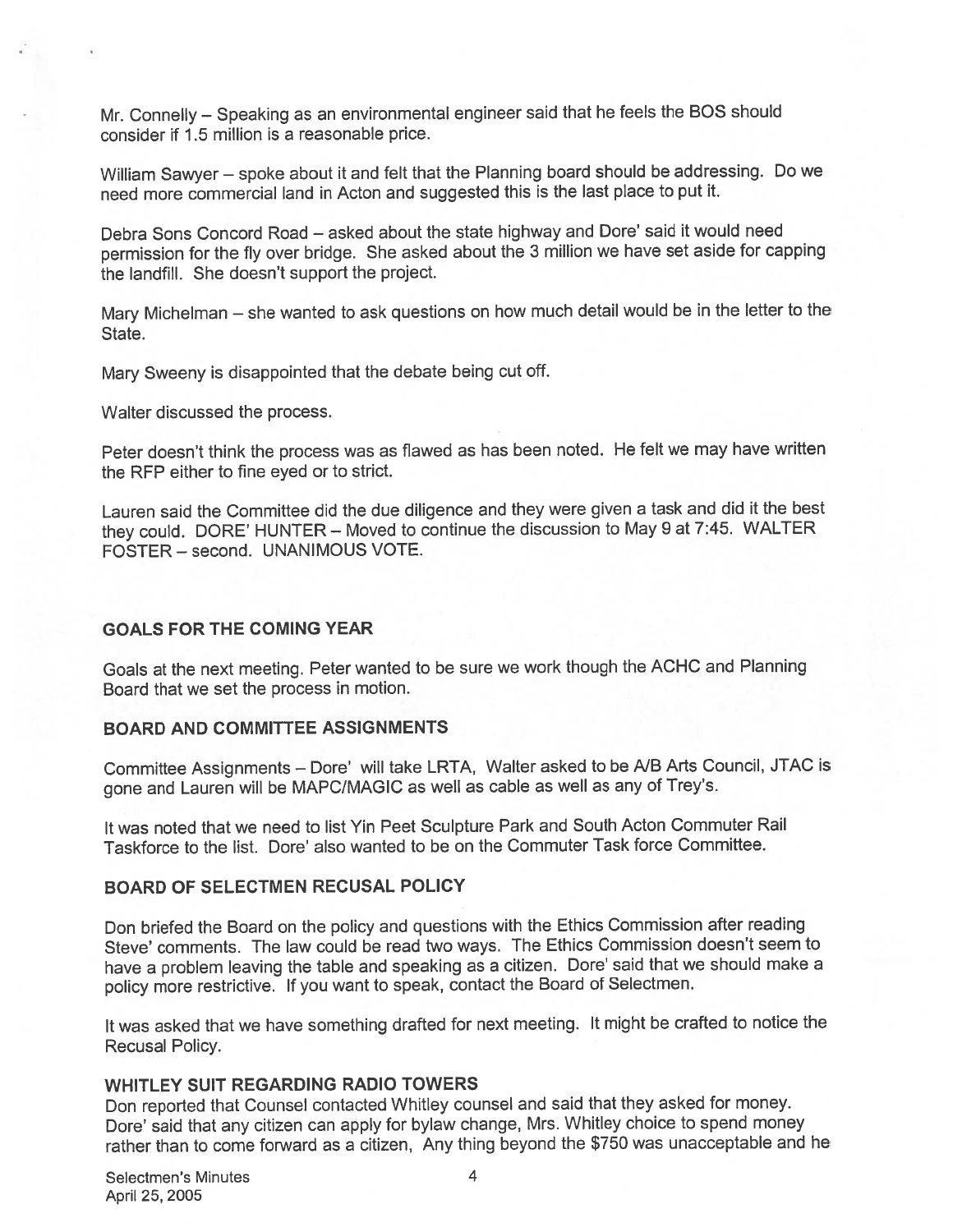was willing to litigate so that no one would try this again although the cost to litigate it would be more than what they are asking for.

#### ARRT — FEDERAL FUNDS DISPOSITION

Don has spoken with Roland and funds can only be used to purchase right of way. WALTER FOSTER Moved to send <sup>a</sup> letter to remaining cities and towns about the monies available for acquisition of trail property. DORE' HUNTER - second. UNANIMOUS VOTE. Peter wanted to make sure that the Anderson issue is taken care of before any money was released.

#### OTHER BUSINESS

## CONSENT AGENDA

LAUREN ROSENZWEIG — Moved to approve the Consent Calendar and with the additional Motion: Pursuant to Chapter <sup>143</sup> of the Acts of 1996 section 26, the Board of Selectmen approve the transfer of \$52,500 to the Acton Community Housing Corp. (ACHC) to be held absolutely by the ACHC in <sup>a</sup> non-Town of Acton interest bearing account. WALTER FOSTER — second. UNANIMOUS VOTE.

Lauren asked that <sup>a</sup> Thank you Note be written regarding the donations.

## TOWN MANAGER'S REPORT

## EXECUTIVE SESSION

Peter Ashton - Moved to go into executive session for litigation, etc.

Roll call taken all ayes.

 $241%$ Christine Joyce  $\begin{array}{ccc} \downarrow & \downarrow & \downarrow \end{array}$  (Clerk, Board of Selectmen

Date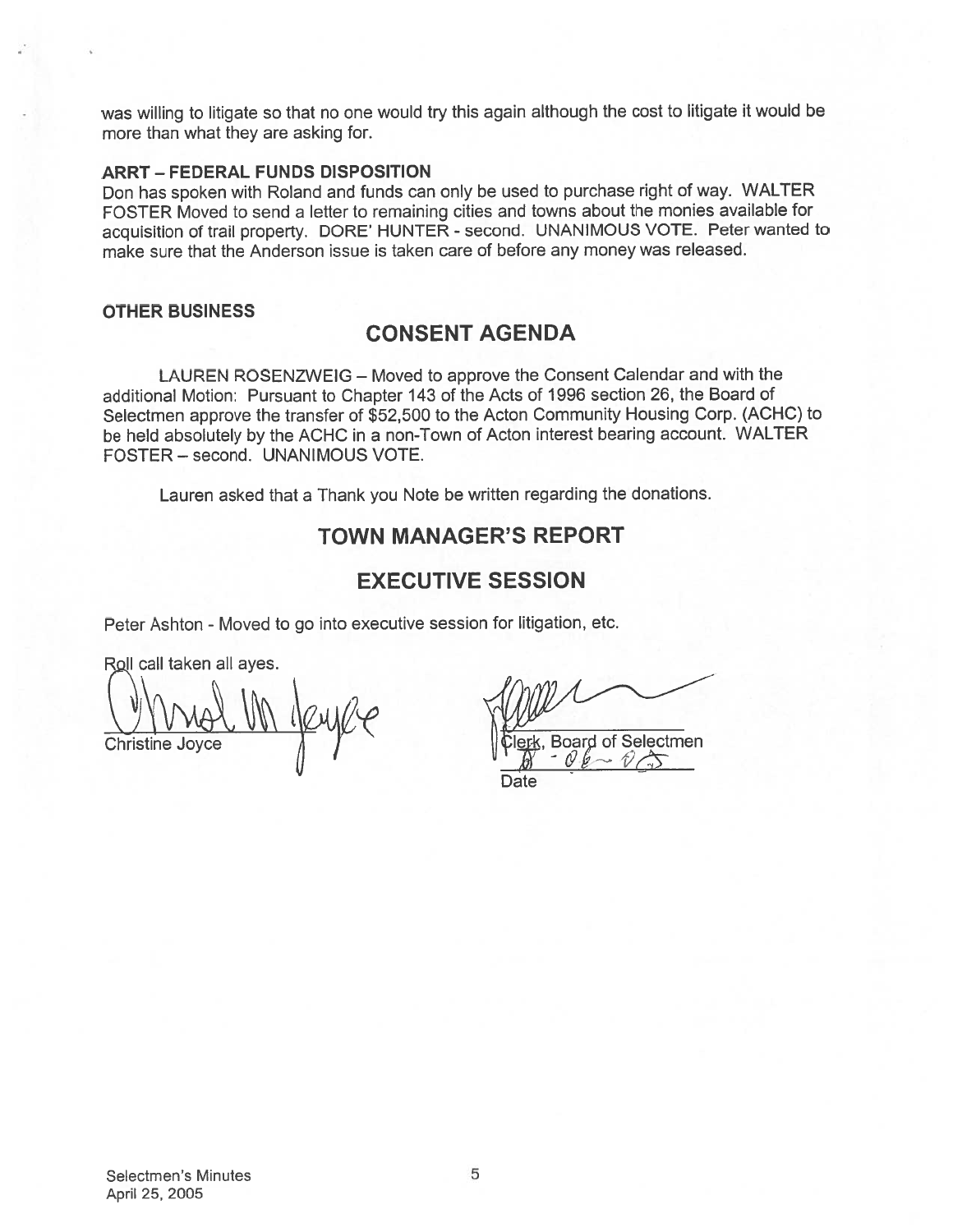April 22, 2005

TO: Board of Selectmen, Sewer Commissioners

FROM: F. Dore' Hunter, Chairman

SUBJECT: Selectmen and Sewer Commissioners' Report

# APRIL 25, 2005 SPECIAL EXECUTIVE SESSION 6:30 P.M. REGULAR MEETING BEGINS AT 7:00 P.M.

## I CITIZENS' CONCERNS

- II SEWER COMMISSIONERS' BUSINESS
- III PUBLIC HEARINGS & APPOINTMENTS
- 1. 7:01 OPERATIONAL MINUTE The Town Manager will <sup>g</sup>ive the Board <sup>a</sup> brief update on various topics.
- 2. 7:05 BOARD REORGANIZATION
- 3. 7:10 TRANSFER OF A BEER AND WINE PACKAGE STORE LICENSE FROM WINE-CASK CELLARS, 100 POWDER MILL ROAD TO WEST ACTON MARKET, INC., 586 MASSCHUSETTS AVE.- Enclosed please find materials in the subject regar<sup>d</sup> for the transfer of <sup>a</sup> Beer and Wine Package Store license, for Board consideration
- 4. 7:15 WINE CASK-CELLARS, FULL PACKAGE STORE LICENSE TRANSFER, TRANSFER OF LOCATION AND PLEDGE OF LICENSE. - Enclosed please find materials in the subject regar<sup>d</sup> for permission to Transfer <sup>a</sup> Full Package Store License from Drinks and Company, <sup>11</sup> Spruce Street to Wine-Cask Cellars at 100 Powder Mill Road, for Board consideration.
- 5. 7:30 FRANK CHEN, 124 MAIN STREET- COFFEE SHOP, COMMON VICTUALLER'S LICENSE - Enclosed please find materials in the subject regard, for Board consideration.
- 6. 7:45 BOSTON EDISON/NSTAR, POLE LOCATION HEARING, ELM STREET Enclosed <sup>p</sup>lease find materials in the subject regard, for Board consideration. Anne Marie Walsh, Community Rep. and Dick Tobin, Service Center Manager will be presen<sup>t</sup> to address questions from the Board regarding the status of double poles and condition of poles in town.
- 7. 8:00 SPECIAL PERMIT #03/03/05-401, 301 MAIN STREET, NOT YOUR AVERAGE JOE'S — Under separate cover <sup>p</sup>lease find materials in the subject regard, for Board consideration.
- 8. 8:15 SITE PLAN SPECIAL PERMIT #04-30-04-398, 19 RAIL ROAD STREET Enclosed <sup>p</sup>lease find materials in the subject regard, for Board consideration.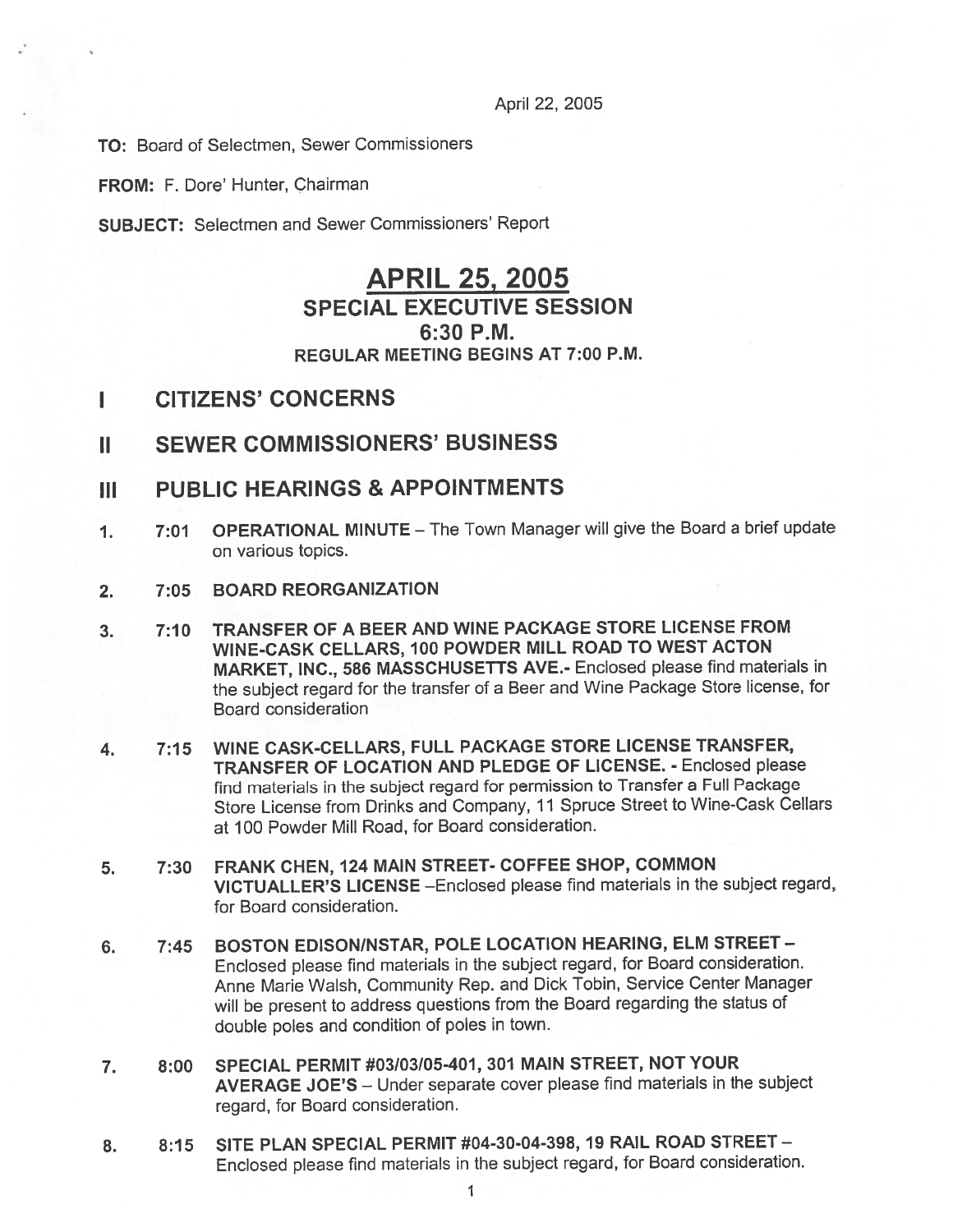9. 8:30 MICHAEL DENSEN, PLANNING BOARD, ASSOCIATE MEMBER - Enclosed <sup>p</sup>lease find Mr. Densen's VCC application and recommendation for appointment as an Associate Member of the Planning Board, for Board consideration.

# IV SELECTMEN'S BUSINESS

10. BUSINESS CENTER OPTION AT LANDFILL — Enclosed please find materials in the subject regard, for Board consideration.

11. GOALS FOR THE COMING YEAR - Enclosed please find materials in the subject regard, for Board consideration.

12. BOARD AND COMMITTEE ASSIGNMENTS -Enclosed please find materials in the subject regard, for Board consideration.

13. BOARD OF SELECTMEN RECUSAL POLICY -Enclosed please find materials in the subject regard, for Board consideration.

14. WHITLEY SUIT REGARDING RADIO TOWERS - Enclosed please find materials in the subject regard, for Board consideration.

15. ARRT — FEDERAL FUNDS DISPOSITION - Enclosed please find materials in the subject regard, for Board consideration.

16. OTHER BUSINESS

# V CONSENT AGENDA

17. EDWARD STARZEC, ASSOCIATE MEMBER OF THE PLANNING BOARD — The Planning Board has asked that Mr. Starzec be elevated to <sup>a</sup> Full Member to fill Lauren Rosenzweig's unexpired term to June 30, 2007, for Board consideration.

18. ACTON COMMUNITY HOUSING CORPORATION (ACHC), REQUEST FOR APPROVAL OF TRANSFER OF FUNDS - Enclosed please find materials in the subject regard, for Board consideration.

19. ONE DAY LIQUOR LICENSE — Enclosed <sup>p</sup>lease find <sup>a</sup> reques<sup>t</sup> from the Pelagic Sailing Club, Inc., for <sup>a</sup> One Day Liquor License in conjunction with their Annual Clam Bake at NARA, for Board consideration.

20. CAMPERSHIP REQUEST - Enclosed please find a Confidential request for a Camp Scholarship to NARA, for Board consideration.

21. ACCEPT DONATION — Enclosed <sup>p</sup>lease find <sup>a</sup> reques<sup>t</sup> from the Recreation Director for acceptance of <sup>a</sup> gran<sup>t</sup> in the amount of \$750.00 from the United States Tennis Association, for Board acceptance.

22. ACCEPT DONATION — Enclosed <sup>p</sup>lease find <sup>a</sup> reques<sup>t</sup> from the Director of Municipal Properties for the acceptance of <sup>24</sup> assorted <sup>p</sup>ieces of office furniture from <sup>524</sup> Main, Inc. for use in the Public Safety Building, for Board consideration.

# VI TOWN MANAGER'S REPORT